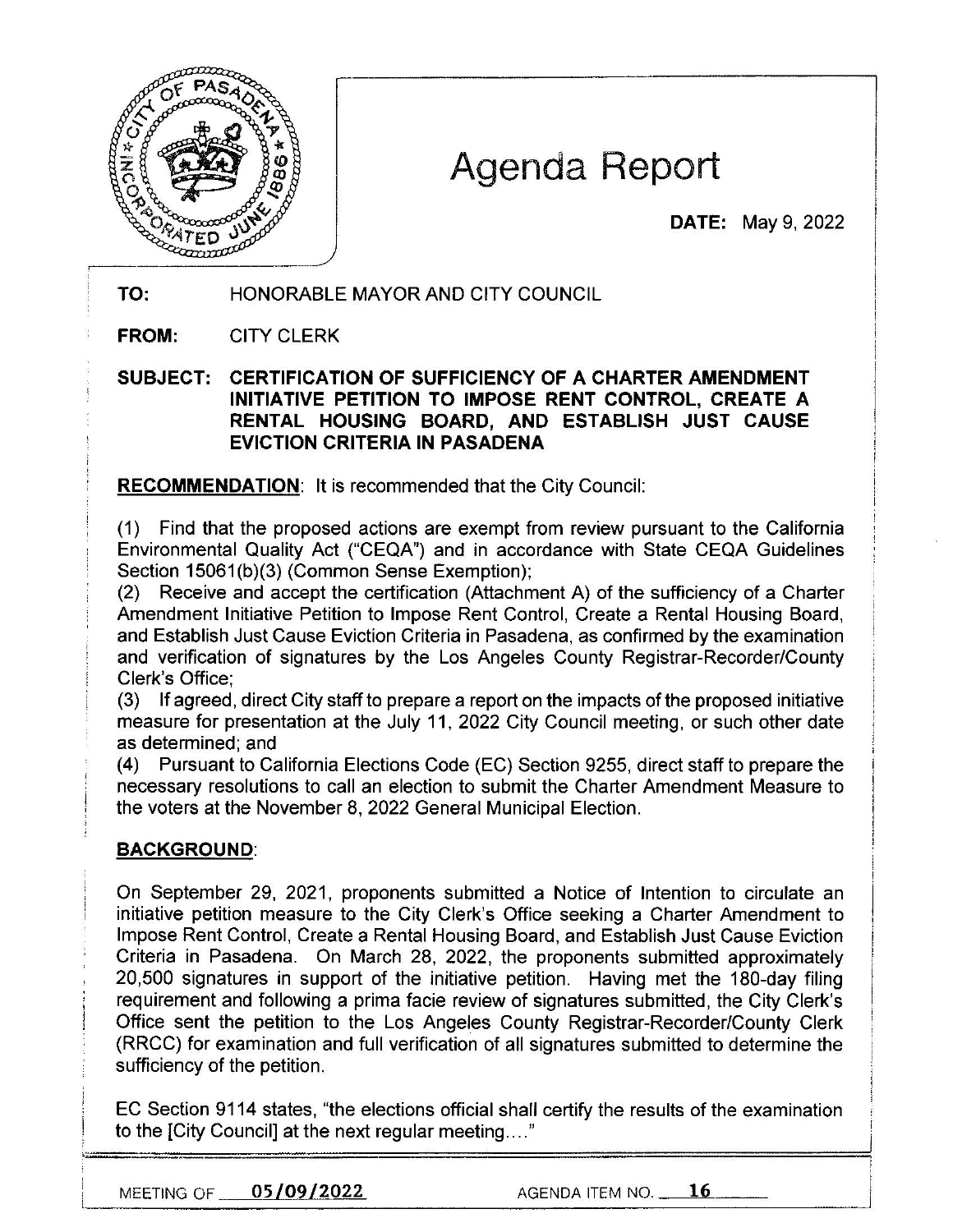EC Section 9255(c)(1) states, "The following city ... charter proposals shall be submitted to the voters at an established statewide general, statewide primary, or regularly scheduled municipal election ... occurring not less than 88 days after the date of the order of election:

(1) An amendment or repeal of a city charter proposed by a petition signed by 15 percent of the registered voters of the city."

The official number of the registered voters of the City of Pasadena based on the latest report to the Secretary of State is 90,369 (April 8, 2022). Therefore, the minimum number of signatures needed to qualify the initiative petition at the required 15% threshold is 13,555 signatures. On April 28, 2022, the LA County Registrar reported that County staff reviewed 20,564 submitted petition signatures and validated 15,101 to be the signatures of registered voters in the City of Pasadena. This amount exceeds the minimum 15% threshold required for the initiative petition to be deemed sufficient.

In terms of the timing for submitting this Charter Amendment measure to the voters, the next regular municipal election "occurring not less than 88 days after the date of the order of the election" (August 12, 2022) will be the November 8, 2022 Statewide General Election. Staff will ensure that the appropriate resolutions calling the election for this Charter Amendment measure will be submitted to the City Council for action prior to the August 12, 2022 deadline.

In the interim, the City Council can request information on the impacts of this proposed Charter Amendment measure. The report on the impacts could look at some of the following issues:

(1) Its fiscal impact.

(2) Its effect on the internal consistency of the city's general and specific plans, including the housing element.

(3) Its impact on the availability and location of housing, and the ability of the city to meet its regional housing needs.

- (4) Its impact on funding for infrastructure of all types.
- (5) Any other matters the City Council requests to be in the report.

Given the City Council's upcoming meeting schedule, and the schedule of business during that time, the impact report might be presented as soon as the July 11, 2022 City Council meeting.

## **FISCAL IMPACT:**

It is anticipated that the cost for signature verification services provided by the Los Angeles County Registrar-Recorder/County Clerk will be approximately \$10,000. The exact amount will be billed by the County, with the City Clerk's Office able to utilize funds available in the FY 2022 Election Budget, Account No. 10113002.